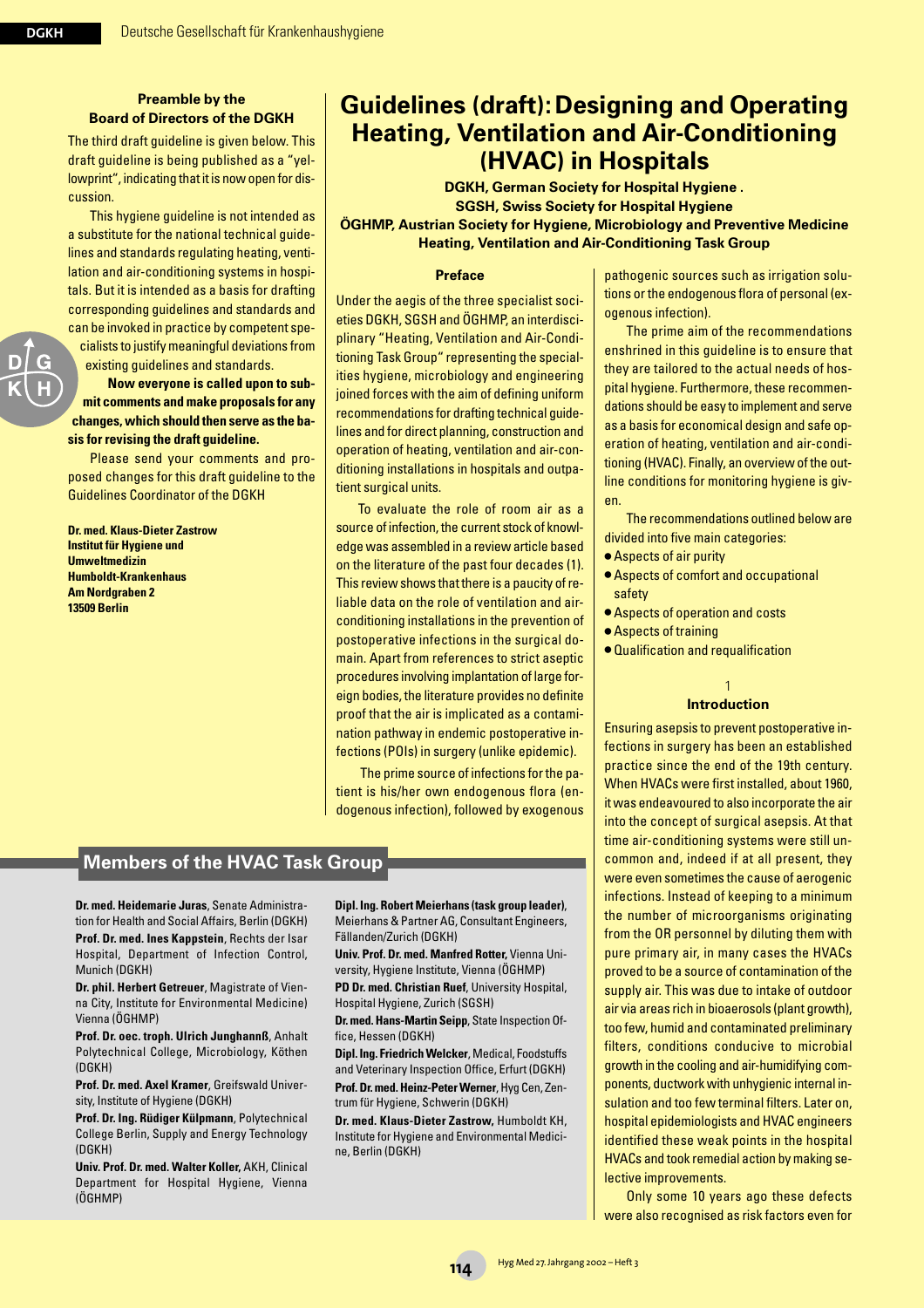healthy persons in air-conditioned rooms. Malaise due to allergies, draughts and more or less perceptible noise nuisance, together with a number of other building defects, were recognised as "Sick Building Syndrome". Since then, not only have efforts been continued to eliminate the HVAC defects but also the

outline structural conditions have been greatly improved. These improvements include above all energy-based measures such as better heat insulation of the entire core of the building, a more flexible protection against the sun for transparent components and the establishment of a link between the building's thermal storage masses and the occupied rooms. The outcome of these combined measures was that the heating, ventilation and air-conditioning (HVAC) systems no longer had to compensate for architectural shortcomings and hence could be planned and built on a smaller scale, while taking more precautions and ensuring impeccable hygiene.

In this context, the term "gentle air conditioning" was coined. This type of air conditioning can also be used in a hospital building and is urgently needed for several reasons. Hence the relevant aspects are outlined in this Guideline.

#### *1.1 Air conditioning and infection prophylaxis*

The decision whether to fit, and if so which type of, HVACs must be taken jointly by hospital epidemiologists, clinicians and engineers, working in close cooperation and taking account of the state of the art, the current stock of knowledge regarding the role of HVACs in infection prophylaxis (1) and in assuring occupational safety standards in surgical units. The following points must be borne in mind:

- There are no clinical or microbiological studies that show that the air is a relevant microbial reservoir for endemic postoperative infections (POIs) that do not entail implantation of a large foreign body (such as e. g. operations on the joints).
- There are enough data to show that, in operations entailing implantation of large foreign bodies, the air is implicated as a microbial reservoir for endemic POIs. Just how great is the role played by the air in these procedures compared with endogenous microbial reservoirs cannot be inferred from the findings of the studies carried out.
- There are convincing data that contamination of the air in the immediate vicinity of the operating table and instrument table results

in direct or indirect contamination of the surgical site.

- There are myriad compelling indications that the air can play an important role in microbial transmission during surgery, thus linking it to POIs; but on the whole such cases are rare.
- Neither clinical nor microbiological studies have provided a single shred of evidence that the air in the rooms adjacent to the operating theatre, or even in more distant rooms within the OR department, influence the risk of postoperative wound infection.

#### *1. 2 Old and new outline conditions*

To evaluate ventilation and air-conditioning installations in accordance with the general rules of hygiene (i. e. not specifically related to hospital hygiene), the structural outline conditions must first of all be appraised today. In older buildings that have not been thermally sanitized, traditional air conditioning systems are accorded more importance than they are in buildings with modern thermal facilities, which need only very little artificial air conditioning to ensure comfortable conditions. The improvements made as a result of experience with the "sick building" and because of new energy regulations have in the meantime led to a new hygiene standard for air-conditioning systems in office buildings. This standard has been described since 1998 in VDI Guideline 6022 and is already being accepted on a broad scale in practice. Apart from a few exceptions, this standard also suffices in the hospital. Therefore any additional recommendations for HVACs in the hospital setting should apply only to special rooms. The special requirements should as far as possible be only applied locally and can therefore be adapted more easily to changes in the future. This relates for example to increased air volume flow rates with circulating air components and particulate filters or to locally increased outdoor air rates for elimination of foreign bodies in the air, such as above all anaesthesia gases and possibly disinfectant vapours or extremely unpleasant odours.

The old regulations inevitably continue to be valid for existing, older installations which lack modern local protection concepts. But by resorting to measures on a smaller scale, the latter can also be simplified and the operating costs can be reduced, while at the same time enhancing the quality.

#### *1.3 New concepts*

Just as in the case of gentle air conditioning, so hospital air-conditioning concepts too must make provision – at the time of designing a system – for a consistent division of tasks as regards the heating, cooling and ventilation requirements. The heating and cooling performances formerly achieved only with major air-conditioning volume flows can in many cases be superseded by using heated and cooled surfaces, while enhancing comfort. Ceilings, floors and, even in some cases walls, fitted with waterbearing pipe registers can be used to this effect (2).

Air should be used mainly only for oxygen supply, removal of humidity, odours and pollutants as well as in certain areas to protect against infection. By adopting this approach, investment costs and the space requirements for HVACs can be reduced in many cases. In any case, the operating costs will be greatly reduced, because it is the outdoor air rates that in principle determine the investment and operating costs of HVACs (3).

The major investments in HVACs for the rooms adjacent to the OR department attracted criticism already in the 70s. Now that no evidence has been found that these measures have any bearing on the postoperative infection risks, there is no longer any justification for continuing to invest a relatively large sum in HVACs for areas where room-air hygiene is of lesser importance such as in corridors, in the rooms used for induction of anaesthesia and in recovery rooms. Therefore, apart from rooms in which special room-air hygiene requirements apply, the ventilation can in principle be reduced to the amount of outdoor air needed, because it practically no longer has to perform any heating or cooling functions. As in the modern gentle air conditioning, air should now be used only for ventilation; heated and cooled surfaces (floors, ceilings and walls) are used for heating and cooling. For example, a floor that has been cooled to a comfortable temperature of 20 °C can manage a coaling load which, in the case of traditional ventilations systems, would need a fourfold greater air exchange with elaborate air-conditioned air. Because the cooling component needs considerably less space, the remaining ventilation installations can be designed without having to make compromises for space, and thus the quality can be enhanced.

Likewise, rooms with stringent air-hygiene requirements need only be supplied with the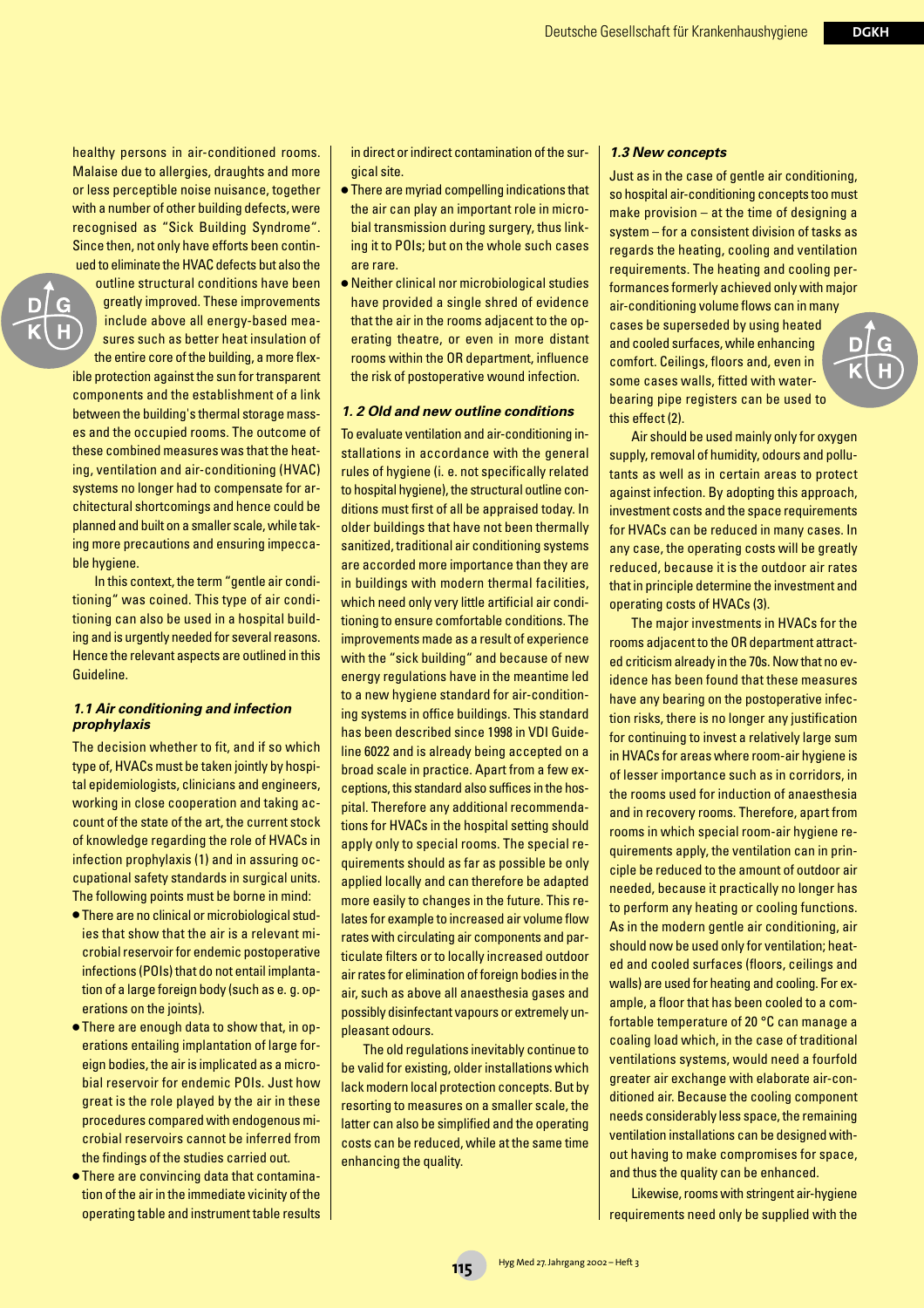outdoor air volume flow tailored to the number of persons and surface area. Then maximum air purity is to be provided for the relevant zone area of the room, i. e. within the operating theatre around the operating table and instrument

table (known as the protected area) by means of dynamic screening with lowturbulence displacement flow and roomwise effective circulating air purification systems. The air flow required here is thus to a large extent composed of filtered, roomwise separated circulating air.

#### 2 **Guideline Regulating Aspects of Air Purity**  *2.1 General requirements*

The supply air must be filtered with class F8 or F9 filters (EN779). As preliminary filters, classes F5 to F7 can be recommended<sup>1</sup>. The tight fit of all F filters must, unlike the recommendations of EN779 – meet the requirements for class F9 filters (with provision for changing filter combinations in accordance with experiences based on service life). The amount of dust carried into the supply air processing units, into the ductwork and into rooms with HVACs is reduced by means of effective twostage filtration of the outdoor air. This is also advantageous as far as maintenance tasks and intervals are concerned (e. g. the service life of terminal particulate filters) and is therefore advisable for business management reasons. One of the tasks covered by economical and ecological business management is to estimate the service life of filters, replacement costs, rising air resistance and correspondingly greater energy consumption2.

Appropriate measures must be taken to protect the first filter stage against outdoor air humidity above 85 % relative humidity<sup>3</sup>. After the second filter stage, only dry heat exchangers as well as air pipes, control equipment and vents which are easy to clean can be used.

In the case of HVACs with single-stage filtration, it must be ensured that the design of the HVAC components do not permit any particles to be introduced after the filter stage and that a tight ductwork is provided in accordance with Eurovent 2/2 class C between the filter and ventilator suction side<sup>4</sup>.

The volume flow rates and vents must be designed and arranged such that a high ventilation efficiency is ensured in the rooms<sup>5</sup>. If the amount of outdoor air needed as fresh air replacement<sup>6</sup> does not suffice for simultaneous removal of the thermal loads, it can be marginally increased or cooling of the respective building component should be considered<sup>7</sup>.

# *2.2 The OR department*

#### *2.2.1 Operating theatres*

The aim here is to reduce to a minimum the risk of microbial contamination of the surgical site posed by the air. Therefore within the operating theatre the area around the operating table and instruments table (= protected area) should be separated from the surrounding area by a stable flow of air that has been filtered to remove particles. The protected area is thus flooded with air that is practically free of microbes and is dynamically screened off from the surrounding area, i. e. also from the microbially contaminated skin particles shed by those persons present. This principle is designated below as "dynamic protected area maintenance"8. Future developments in surgical clothing (including protective clothing) will possibly be able to reduce the amount of ventilation needed .

A vertical, low-turbulence displacement flow with a primary degree of turbulence of < 5 % is deemed to be an appropriate form of flow9. Ceilings panels with outlets for low-turbulence displacement flow, also called laminar air flow (LAF), are suitable here, e. g. with an outlet positioned above the protected area. The size of such low-turbulence displacement-flow ceiling panels is based on the size of the protected area needed and on the flow conditions for piston-like air flow of the supply air.

To ensure adequate protection of the operating table and instrument table, a protected area measuring around 2.8 m x 2.8 m should be aimed at. As a rule, this would call for a lowturbulence displacement-flow ceiling panel measuring 3.2 m x 3.2 m. Aprons measuring at least 5 to 50 cm in length are absolutely necessary close to the active exhaust surfaces (4). Particulate class H 14 filters are recommended as a terminal filter stage (EN 1422)<sup>10</sup>. While the retention capacity of intact filters of lower classes (H10 to H13) would suffice for retaining microorganisms they cannot, or only with difficulty, be tested for any leaks that might occur (VDI 2083/3)11.

Because qualification and requalification of the protective effect and visualisation of the protected area periphery can be easily effected with physical methods (e. g. for per<sup>1</sup> European Standard EN 779 regulates the test procedure and classification of coarse and fine dust filters. For practical information on using filters in air-conditioning systems, please consult SWKI Guideline 96-4 "Guideline for using filters in ventilation and air conditioning installations" (www.swki.ch).

<sup>2</sup> If the volume flow is kept to a constant value, the pressure loss and energy consumption increase to meet the increased ventilation demands. By adopting careful business management practices, this increased pressure loss can be monitored and the optimal time point identified for changing the filter (balancing energy consumption against filter replacement costs).

<sup>3</sup> Möritz and Rüden describe in "Verhalten von Mikroorganismen auf Luftfiltern" ("Behaviour of Microorganisms on Air Filters"), a possible contribution to sick building syndrome, which can be halted by keeping the first filter stage dry. Suitable measures here are preheaters which are not sensitive to dirt and can be easily cleaned; these should heat the air by about 2–3 °C and thus reduce the relative humidity by around 15 % relative humidity.

<sup>4</sup> Quality Class C stipulates that per m2 surface of the air conduction system at 400 Pa positive pressure not more than 0.15 l/s/m2 may be lost.

<sup>5</sup> The term "ventilation efficiency" describes how quickly a contaminant is transported from the source to the exhaust air opening. A high ventilation efficiency is achieved by means of the source air principle.

<sup>6</sup> The technical report of Task Group 7 of Technical Committee 156 of CEN (Centre Européen de Normalisation, Brussels) prEN1752 outlines recommendations for three comfort categories for person-related outdoor air rates. For hospital operation, this present hygiene guideline recommends the following values:

- Therapy and examination rooms 50 m<sup>3</sup>/h per person (smoking prohibited)
- General rooms 36 m3/h per person (smoking prohibited) (Excellent air quality)
- Smokers' rooms  $75 \text{ m}^3\text{/h}$  per person (100 % smokers) (Typical air quality). If only 40 % smokers, "Excellent air quality" is achieved.
- Psychiatry 75 m<sup>3</sup>/h per person (100 % smokers) (Typical air quality). If only 40 % smokers, "Excellent air quality" is achieved.

<sup>7</sup> The term "building component temperature control" denotes surfaces into which pipes are fitted, carrying either hot or cold water. The requisite water temperature is based on the desired room temperature.

<sup>8</sup> Rooms with dynamically screened-off, protected areas or with static pressure maintenance are, first of all, characterised by the fact that the incoming supply air volume flow is higher than the outgoing exhaust air flow. The difference between the two is that in the case of dynamic protected area maintenance, the area to be protected is flooded, over a large surface, with low-turbulence and microbe-free supply air. In the case of static pressure maintenance, there are no specifications as regards the type of incoming supply air; for example, the generally more attractively priced – but less favourable in terms of the degree of air purity that can be achieved – incoming air can also be implemented according to the mixed-air principle.

<sup>9</sup> The degree of turbulence describes the standard deviation from the mean flow velocity. For perceptions of warm or cold (perceived by means of heat flow on the skin surface), the degree of turbulence plays an important role because it essentially influences the intensity of heat transfer on the skin surface. See also DIN 1946/2.

<sup>10</sup> European Standard EN 1422 regulates the test procedure and classification of particulate filters. For practical information on using filters in air-conditioning systems please consult SWKI Guideline 96-4 "Guideline for using filters in ventilation and air conditioning installations" (www.swki.ch).

<sup>11</sup> To be able to reliably detect any leak, the entire filter exhaust surface, including the pressure mechanism must be carefully scanned. The forward velocity is based on the magnitude of the raw air concentration, the filter class and the specific class of leak criterion. This is regulated by VDI Guideline 2083/3.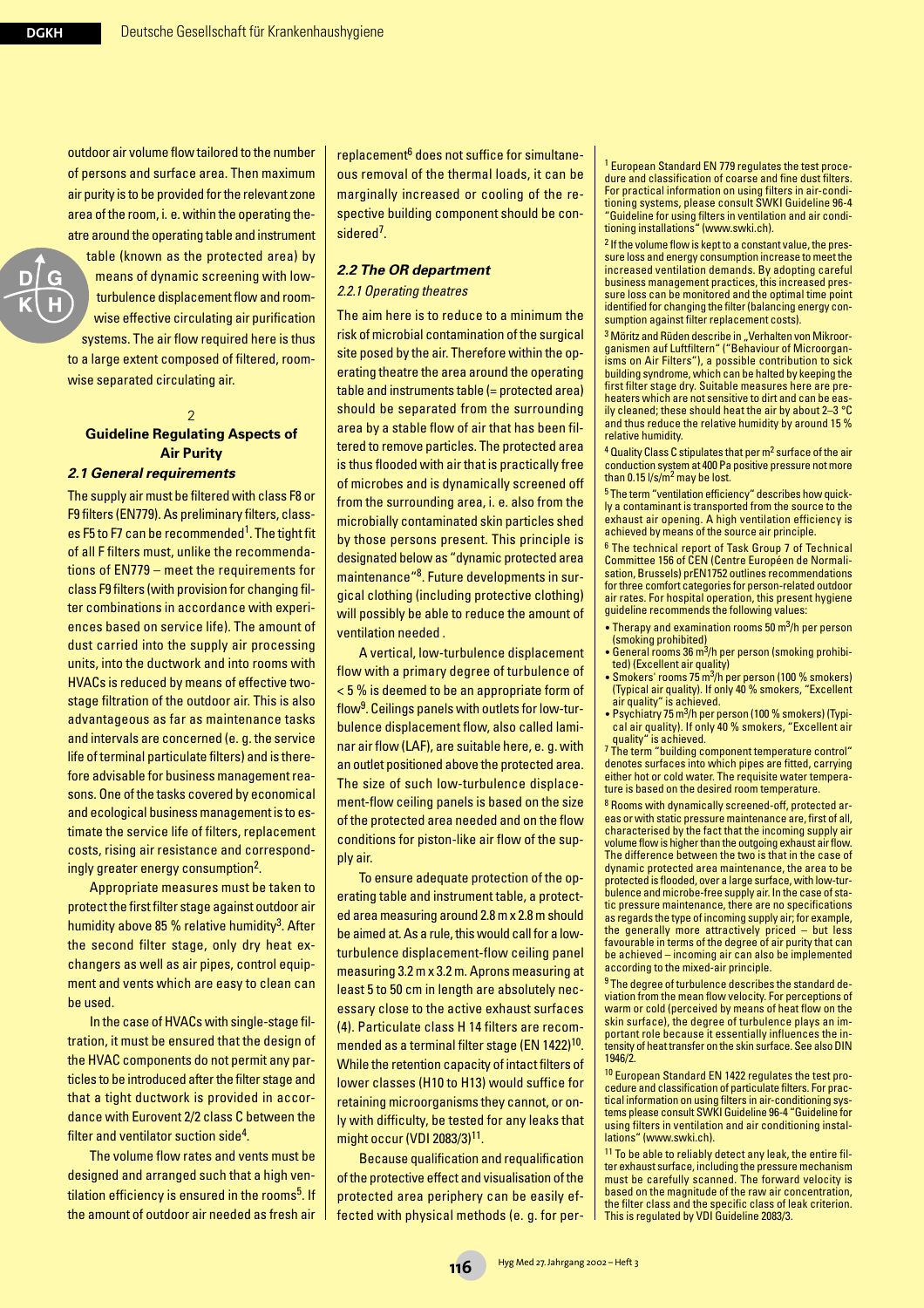| protected area $3 \times 3$ m low-turbulence<br>normal VACIs/F9<br>displacement flow/H14<br>Guideline concept with only two purity levels | class I type B H13<br>class I type A LAF H13<br>class I H13<br>$\Box$<br>Former concept based on DIN 1946/4 (for example with an I A OR) |
|-------------------------------------------------------------------------------------------------------------------------------------------|------------------------------------------------------------------------------------------------------------------------------------------|
|                                                                                                                                           |                                                                                                                                          |
|                                                                                                                                           |                                                                                                                                          |
| $l < 10$ cfu/m <sup>3</sup><br>$II < 200 \text{ c}$ fu/m <sup>3</sup><br>$  -   $<br>$III < 500 \text{ cft/m}^3$                          | class I type A LAF H13<br>class I type B H13<br>class I H13<br>erialisti<br>Valiti                                                       |

Concept based on SKI 35/87 (for example with one class I OR)

Concept based on Ö 6020-1 (for example with one class I OR)

*Figure 1:* 

*Previous air purity areas (Germany, Switzerland, Austria) compared with the new concept. 1 Sterile supply distribution, 2 Anaesthesia-induction room/recovery room, 3 Corridor, 4 Adjacent rooms/sluices, 5 Clean material, 6 Unclean material*

sonnel training), the remaining rooms throughout the entire OR department can be fitted with a traditional comfort air-conditioning system (basic ventilation plus surface temperature control) (2). This form of ventilation is endowed with static protective pressure and, thanks to closed windows and doors with at least a passive sluice function, no major technical investment is required.

To meet the special requirements dictated by hospital hygiene, the possibility outlined in Figure 1 of using a simple and low-cost comfort air conditioning in all other rooms throughout the OR department can be entertained only in conjunction with the dynamic protected area maintenance mentioned above, where ceiling panels are provided for all surgical workplaces.

As a rule sterile instruments and materials for the operation should be prepared in the dynamically screened off protected area (i. e. beneath the low-turbulence displacementflow ceiling panel). If this cannot be complied with, the respective preparation areas must ensure the same hygienic conditions (e. g. niches equipped with low-turbulence displacement flow for moveable instruments' and materials table).

#### *2.2.2 Corridors for sterile supply*

With the doors and windows closed, the corridors used for sterile supply for the operating theatres must be endowed with static positive pressure vis-à-vis their surroundings. In accordance with the type of packaging being used (open storage, i. e. on the shelf, and/or closed storage, i. e. in a cabinet) and the duration of storage for the respective item, the hospital epidemiologist decides whether a class F9 terminal filter stage is generally sufficient or whether particulate filters have to be fitted (e. g. H10 to H14). If class H filters are required, they should not be fitted, as in the case of the F filters, in the central device, but rather as terminal filters in the vents.

The sterile supply corridors can be endowed with positive pressure vis-à-vis the operating theatres, because there the microbial load in the air is essentially higher due to the high density of persons and because the protected area within the operating theatres is protected against penetration of contamination thanks to the dynamic screening provided by the low-turbulence displacement-flow ceiling panels. In summary, the protected area screened off dynamically by means of the lowturbulence displacement-flow ceiling panel in

the operating theatre guarantees the highest degree of air purity, while the second highest level of purity is available for sterile supply and all other rooms in the OR department need take no measure for maintaining a protective pressure (see above "Operating theatres").

#### *2.2.3 Anterooms immediately adjacent to the operating theatre*

Since the great amount of outdoor air flow for anaesthesia (at least 800 m $^{3}/h^{12}$  to 1200 m $^{3}/h^{13}$ ) is needed either in the operating theatre or in the rooms used for induction of anaesthesia and in recovery rooms, supply air can be provided for these anterooms by simply using the overflow from the operating theatres. In the anterooms this overflow is removed to compensate for the incoming outdoor air.

#### *2.2.4 The remaining rooms and areas in the OR department*

If HVACs are in operation, an outdoor air volume flow of 50  $\mathrm{m}^3$ /h per person tailored to the number of persons and to the respective process with a centrally positioned class F9

<sup>&</sup>lt;sup>12</sup> Switzerland (12) and Austria (as per ÖN 6020-1)<br><sup>13</sup> Germany (formerly as per DIN 1946/4)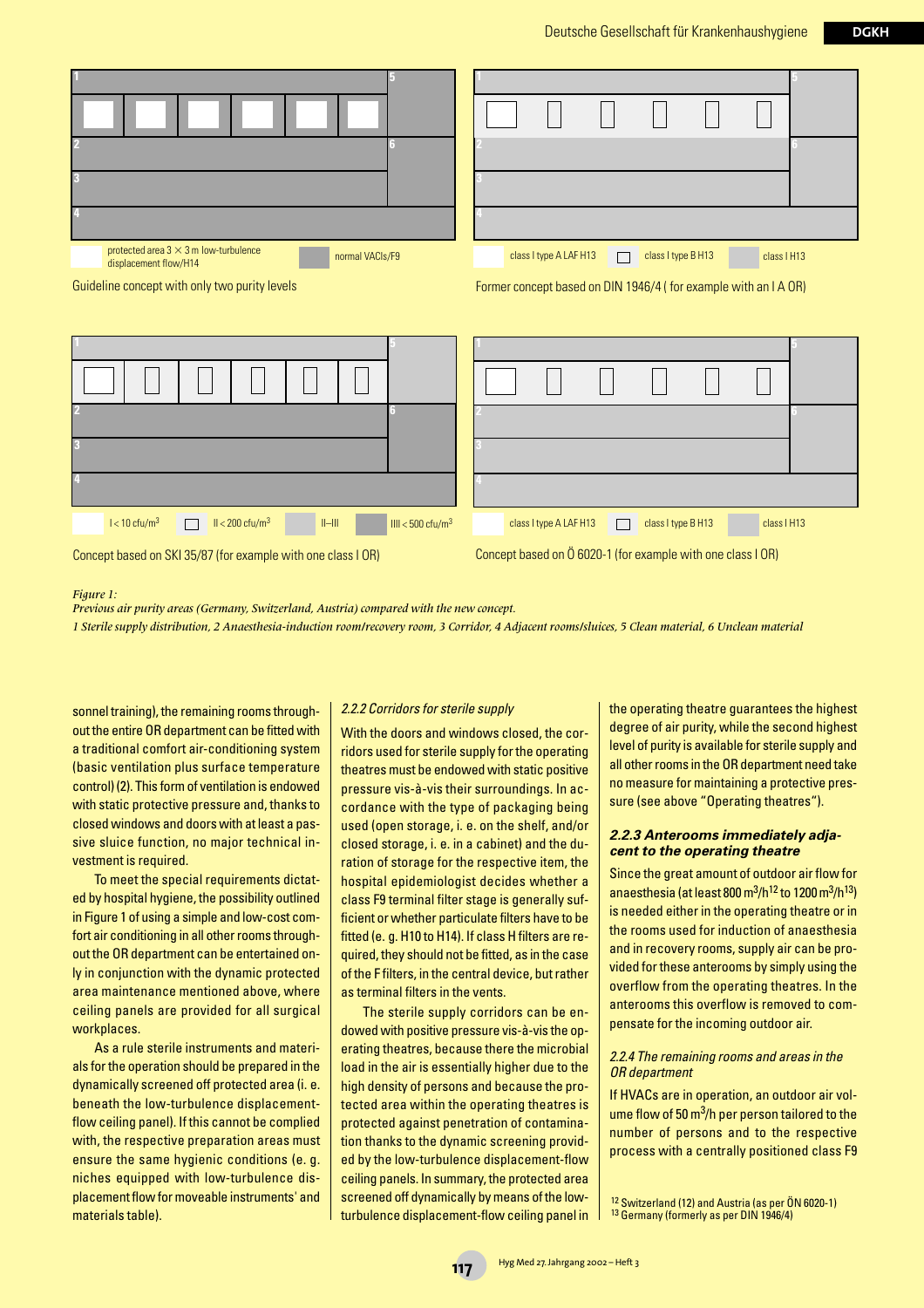terminal filter stage is sufficient for basic comfort ventilation. Windows in the recreation and working rooms which can be opened must be protected with insect grids.

#### *2.3 Therapy and nursing rooms 2.3.1 Normal wards*

Mechanical ventilation can be advisable to ensure a physiologically comfortable climate or for energy reasons (e. g. heat recovery). Such a form of ventilation has to meet the general requirements, but generally ventilation provided by an open window is enough.

#### *2.3.2 Intensive care units*

If a HVAC is to be fitted in intensive care units (ICUs), in which patients are being cared for after undergoing internist procedures, anaesthesia or surgery, class F9 filters are adequate for terminal stage filtration of the supply air. But since it is also possible that patients with potentially aerogenically transmissible infections (e. g. open tuberculosis of the respiratory tract, varicella pneumonia, viral haemorrhagic fever) are being cared for in the ICUs, the hospital epidemiologist must decide whether a HVAC is needed for dilution of the microbial air count and/or for maintaining a static negative pressure as well as an active sluice<sup>14</sup> (5–10). If a HVAC is fitted to ventilate these rooms, provision must be made for an effective exhaust air filtration facility (H13) so as to ensure the protection of persons in other rooms of the building in the event of malfunctioning of the HVAC.

#### *2.3.3 Special units for haematology and oncology patients with pronounced immunosuppression*

If, in the course of treatment, extreme immunosuppression is manifest in haematology and oncology patients, a supply air that is as far as possible free of microbes should be used to prevent aspergillosis during the phase of severe granulocytopenia (< 1000 leucocytes/µl or < 500 granulocytes/µl) (11). Accordingly, mechanical ventilation of patient rooms with particulate-filtered supply air is deemed necessary to provide a supply air that has a low microbial count, and that above all is free of aspergillus spores. In addition, static pressure vis-à-vis the surrounding area must be maintained, so that air with a normal microbial count does not enter from the environment when the doors are opened; the use of an overflow sluice as a passive sluice<sup>14</sup> helps to underpin this.

#### *2.3.4 Nursing patients with infections*

There are no special requirements for the airconditioning system when nursing and caring for patients with certain transmissible diseases (e. g. patients with salmonellosis or hepatitis). But in the case of potentially transmissible aerogenic diseases (open tuberculosis of the airways, varicella pneumonia, viral haemorrhagic fever), measures should be taken to dilute the microbial air count and/or for maintaining static negative pressure, and provision should be made for an active sluice (5–10). The hospital epidemiologist must be consulted to find a suitable solution if enough space is not available when carrying out reconversion works (see above "Intensive Care Units").

#### *2.4 Endoscopic diagnosis and imaging procedures*

From the point of view of infection prevention, the use of a HVAC is not mandatory in rooms in which endoscopic diagnosis and imaging procedures such as CT, MRI and angiography are being performed. But during imaging procedures increasingly more invasive interventions are being carried out, e. g. with implantation of foreign material. Depending on the type of interventional procedure, the respective risk of infection must be considered; the HVAC concepts must be adapted accordingly.

If for reasons relating to a physiologically comfortable climate or for olfactory reasons, (e. g. thermal loads, pollutant removal due to anaesthesia procedures or extremely unpleasant odours), it is necessary to install a HVAC, central filtration of the supply air is sufficient with an F9 terminal stage. It may be necessary to fit bronchoscopy rooms with HVACs to protect against infection. Such a decision must be taken in cooperation with the responsible hospital epidemiologist.

#### *2.5 Sterile supply processing*

From the infection prevention point of view there is no need to install a HVAC in the sterile supply department. But if HVACs are fitted to ensure a physiologically comfortable climate, central filtration of the supply air with an F9 terminal stage is adequate. In line with the conditions prevailing within the room, the air flow is adapted to the comfort and process requirements. The air rate can be kept low by ensuring good management of the room air while identifying the sources of heating and humidity loads.

#### *2.6 Laboratories*

*humidity* 

From the infection prevention point of view, there is no need to fit a HVAC for ventilating laboratory rooms. But it must be borne in mind that laboratories in large hospitals are also in operation during the night and that opening windows to provide ventilation of brightly lit rooms would lead to problems with insects. For information on compliance with occupational safety regulations, please consult the regulations of the respective countries.

#### **Guideline Regulating Comfort Aspects**  *3.1 Thermal comfort and room air*

3

It is assumed that in hospitals personnel and patients wear light clothing of 0.5 clo. Surgical clothing where wrap gowns of approx. 1.2 clo are worn are an exception to this rule is (clo is the unit for measuring the heat insulation value of clothing, prEN 1752).

The degrees of activity that determine temperature perception are between 0.8 met for patients who are lying down, 1.2 met for anyone working while sitting, 1.6 met for anyone performing light work while standing and 2.4 met for a surgeon performing a major orthopaedic operation (met is the unit for measuring metabolically mediated heat emission from persons, prEN 1752).

In winter these conditions call for an operative (= perceived, in accordance with DIN 1946/2) room temperature (as mean value of the radiation temperature of the surrounding surfaces and of the room air temperature) of at least 22 °C, while in nursing areas 1–2 °C higher temperatures are by all means reasonable<sup>15</sup>. In the surgical workplace, it must be possible at all times to select temperatures between 18 °C and 24 °C (if necessary as high as 27 °C in paediatric surgery). In summer with the exception of the surgical workplace, operative room temperatures up to 25 °C are by all means possible. If provision is made for surface cooling, the room air temperature can even increase to 26 °C, without exceeding the

<sup>14</sup> In general, air sluices are composed of a small corridor with two doors, which cannot be opened simultaneously. Hence when someone walks through the sluice, an uncontrolled overflow of air is prevented between the two room zones adjacent to this sluice. The active sluice, unlike the passive sluice, is equipped with its own exhaust air suction mechanism to prevent contaminated air from one zone being able to enter into the other zone.

<sup>15</sup> Operative temperature (recommended temperature) as arithmetic mean value from room air temperature and the mean temperature of the surrounding surfaces.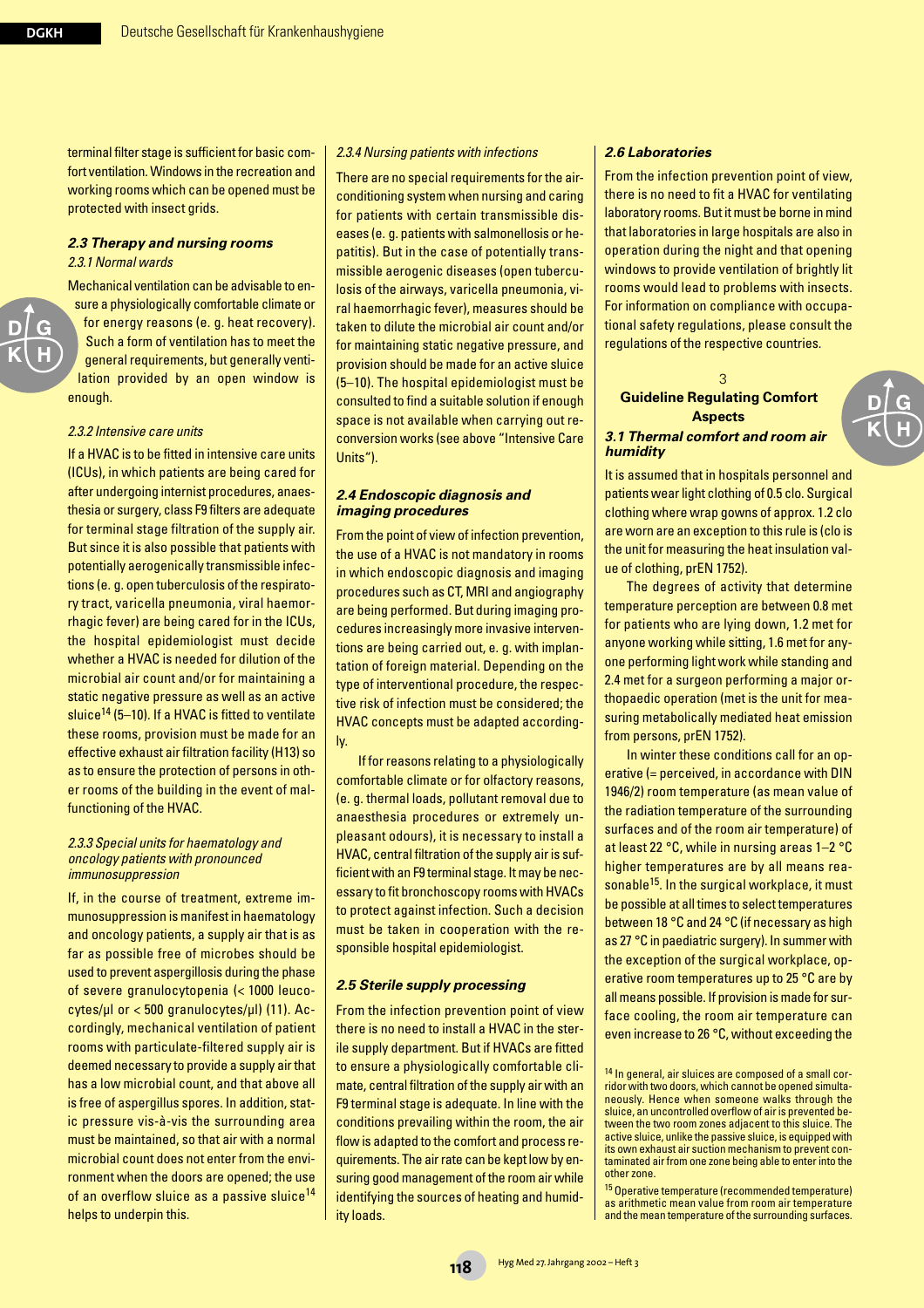comfort range. If the outdoor air volume flow as per DIN 1946/2 does not suffice for simultaneous removal of the room thermal loads, the possibility of cooling the building component should be considered first of all.

Because of the protective clothing worn by OR personnel, which is designed to counteract vapour diffusion, the maximum relative room air humidity should not exceed the value of 50 % relative humidity. No dehumidification measures are needed for other hospital rooms. Humidification is generally not needed in most hospital rooms in winter thanks to the good air filtration and low-dust room air. A target value of 30 % relative humidity should be aimed at in places where humidification is used (13).

#### *3.2 Limiting gas concentrations*

In principle the occupational safety aspects that have led to formulation of the ventilation conditions in disinfection and solvent stores apply here. To limit the danger posed by anaesthesia gases in operating theatres the outdoor air flow should be between 800 m<sup>3</sup>/h and 1200  $m<sup>3</sup>/h$ . The higher value for the outdoor air flow is required or desirable if, because of the room air flow in proximity to the workplace of anaesthesia personnel, poorer air circulation is expected. The lower value suffices in operating theatres with large low-turbulence displacement-flow ceiling panels.

Due to continuous exhalation of anaesthesia gases – 150–200 m<sup>3</sup>/h per bed – outdoor air is recommended, which as rule leads to mechanical ventilation (13). If this outdoor air volume flow does not simultaneously suffice for removal of the room thermal loads, the possibility of cooling the building component should be considered first of all.

# $\overline{A}$

### **Guideline Regulating Operating Aspects**

Structural prerequisites serve as a basis for heating, ventilating and air conditioning (HVAC) systems, which are supposed to provide reasonable comfort while being operated at a reasonable cost. Therefore at the time of planning the building, the necessary prerequisites for the HVAC must be formulated and implemented in the drawing. Assuming that the HVAC is designed in accordance with present-day hygiene dictates, (VDI 6022), no technical or energy requirements apply for hospital systems. With practically continuous operation and high room temperatures, basic

mechanical ventilation systems with heat recovery are advisable.

Operation of patient-oriented local facilities (e. g. low-turbulence displacement-flow) can be restricted to the required duration of use. It is suggested that operation be reduced to approx. 30–25 %, so as to still be able to maintain controlled operation. The electricity costs decline almost in line with the third potency of the volume flow and are thus hardly relevant. The energy required for temperature control (heating, cooling) is proportionally reduced and the humidity can be fully switched off. When implementing the stipulations for protecting the building against fire, it should be ensured at the planning stage in the hospital that, by making provision for a distributed flame-retardant ductwork, a minimum number of flame-retardant caps are needed.

For surgical operation the temperature of the supply air flow must always be at least 0.5 less than the ambient temperature. Otherwise, the maintenance of the dynamic protected area will be jeopardised. This means that the vents for low-turbulence displacement flow cannot be used for heating.

#### 5

#### **Guideline Regulating Training Aspects**

Personnel training can also be carried out effectively in the local, well-demarcated zones using HVACs specially designed for the hospital setting. In the case of the room flow concept outlined and the overflow structures, appropriate clean-room behaviour can be demonstrated for personnel in the peripheral area bordering the dynamically screened off protected area if smoke pipes are used.

How the static pressure is maintained can also be demonstrated in single rooms with smoke pipes . For functional units where personnel have to comply with clean-room requirements in terms of clean-room clothing and clean-room behaviour, the responsible hospital epidemiologist should define the necessary specifications.

#### 6

#### **Guideline Regulating Functional Testing Aspects**

#### *6.1 Fundamental requirements for low-turbulence displacement-flow ceiling panels*

In rooms with the most exacting requirements for air purity, uniform and verifiable functional and quality guarantees are needed for outlets in low-turbulence displacement-flow ceiling panels. It should be possible to check these periodically. It is not enough to merely furnish proof of suitability of a low-turbulence displacement-flow ceiling panel on the basis of a type test.

The size of the protected area that can be achieved and the air purity beneath low-turbulence displacement-flow ceiling panels depend to a large extent on where the protected area is located within position the room, on the type and arrangement of the surgical lamps beneath the ceiling panel and to a lesser extent on the OR personnel and other loads in the room. Hence already when awarding the contract a minimum size and a minimum screening efficiency as well as a load arrangement, with which this screening performance should be achieved, must be agreed.

The relevant investigations and recommendations (14) should be consulted to decide how the loads can be arranged. To measure the screening performance, the particulate count technology conventionally employed for clean air technology should be used.

#### *6.2 Technical acceptance at the time of commissioning and periodic monitoring*

To qualify for acceptance, the filter tight-fit test and the leakage test pursuant to VDI 2083/3 (measurement technology for clean air systems) must have been passed and proof furnished for the control stability of the installation; this must be performed using a rated load and in backup operation. The filter tight-fit and leakage tests are repeated at least every two years or after interventions in the terminal-filter stage. When measuring noise, the sound volume at full performance with product-specific rated air flow should not exceed the value 48 dB (A) in the centre of the field at a height of 1.75 m above the floor; above the anaesthesia area a value of 45 dB (A) should not be exceeded.

When checking the flow, the protected area achieved in the operating theatre supplyair ceiling panel is determined by measuring particles inside and outside the protected area. The acceptance procedure is described by Külpmann (14). The acceptance is supervised and assessed by the responsible hospital epidemiologist.